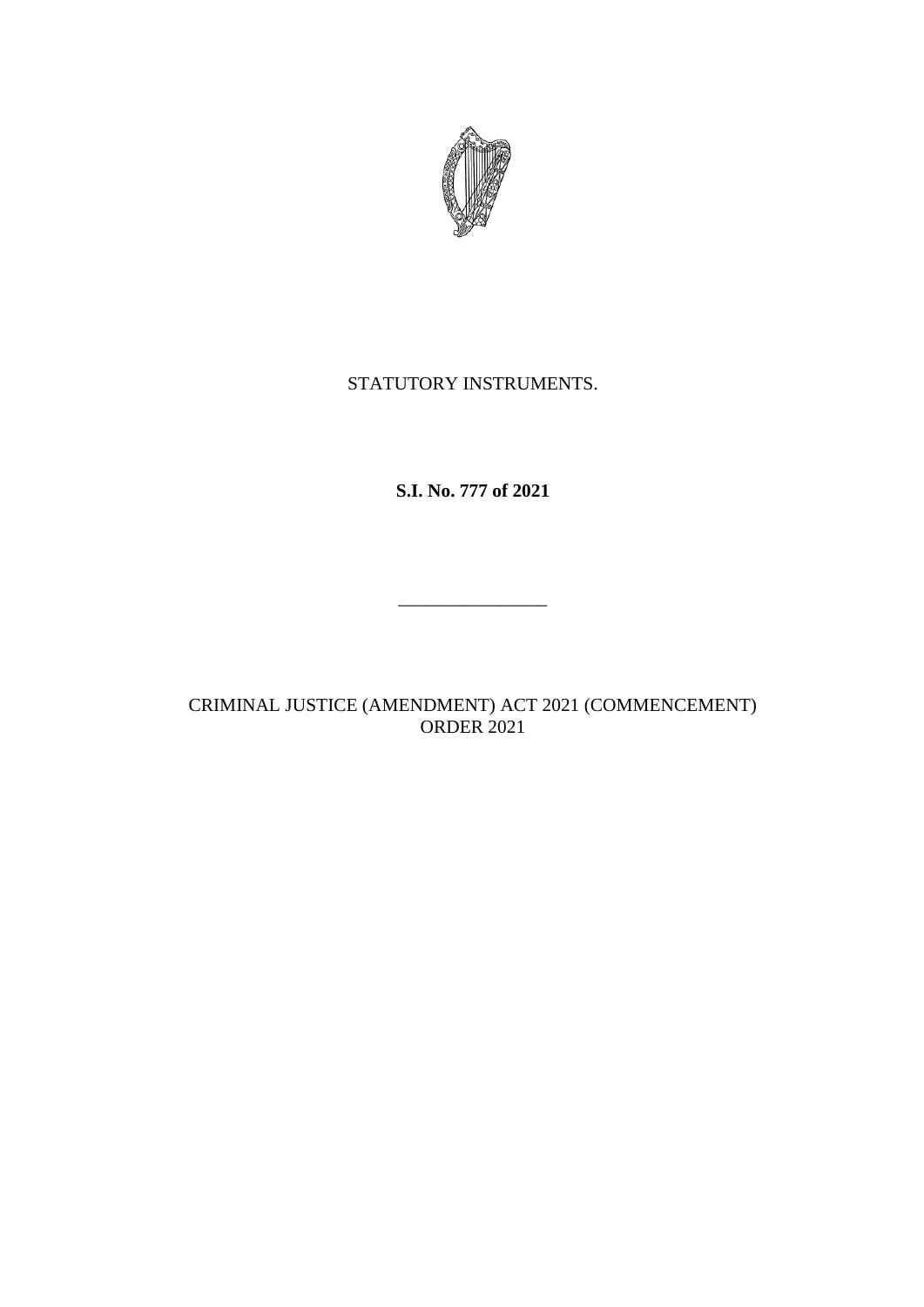#### S.I. No. 777 of 2021

#### CRIMINAL JUSTICE (AMENDMENT) ACT 2021 (COMMENCEMENT) ORDER 2021

I, HELEN MCENTEE, Minister for Justice, in exercise of the powers conferred on me by section 11(2) of the Criminal Justice (Amendment) Act 2021 (No. 36 of 2021), hereby order as follows:

1. This Order may be cited as the Criminal Justice (Amendment) Act 2021 (Commencement) Order 2021.

2. The 27th day of December 2021 is appointed as the day on which the Criminal Justice (Amendment) Act 2021 (No. 36 of 2021) shall come into operation.



GIVEN under my Official Seal, 21 December, 2021.

HELEN MCENTEE, Minister for Justice.